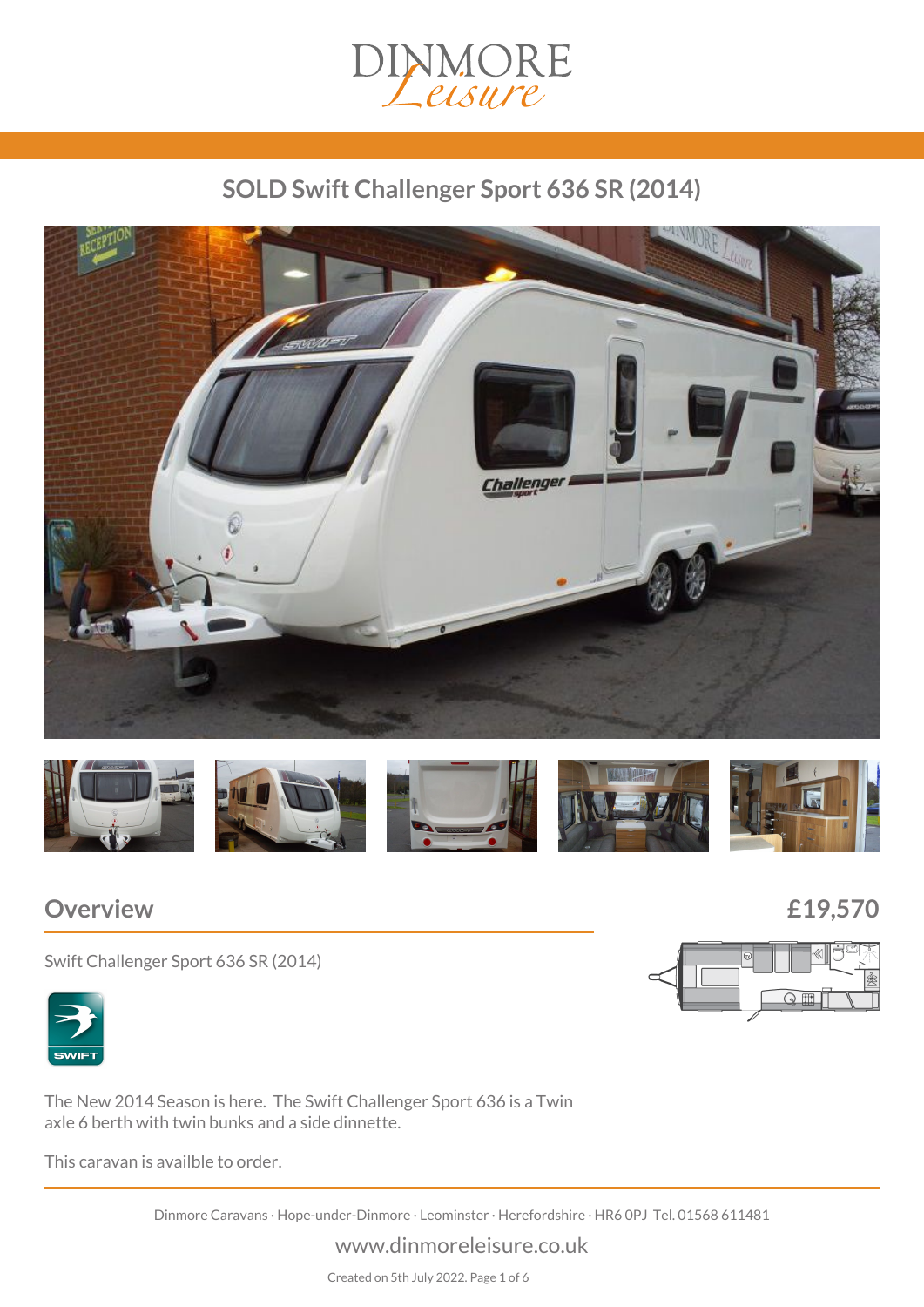

*Click the Swift logo for the Challenger Sport website. Price excludes the dealer delivery charg of £545*



# *Exterior*

- *European Whole Vehicle Type Approval ensures compliance with strict weight, dimension and safety regulations*
- *EN1645 Grade 3 classification for heating and thermal insulation*
- *Overall body width 2.25m/7'4½"*
- *AL-KO galvanised steel chassis with Euro-axle*
- *New Strong, moisture proof 'PURe' Polyurethane timberless framed body shell*
- *One-piece, 5000 Series marine grade aluminium sidewalls*
- *25mm 'sandwich' sidewall construction with polystyrene insulation core*
- *Aerodynamic front in closed-mould GRP with wide front door*
- *Full height moulded rear panel*
- *Fully bonded 32mm 'sandwich' roof for extra strength and flatness with polystyrene insulation core*
- *44mm 'sandwich' floor with high rigidity Styrofoam core*
- *AL-KO Euro overrun device with two-way assisted handbrake*
- *Six twin spoke 'Storm' alloy wheels*
- **Steel spare wheel**
- *Higher tyre rating a minimum of 150kg extra load margin at 130kph (law permitting)*
- *Shock absorbers for a smoother towing experience*
- *New Higher payload on twin axle models*
- *Semi-recessed body colour awning rail both sides*
- *Step-on hitch cover for easy cleaning of front windows*
- *New High security locks with convenient one key operation for all locks*
- *13-pin 'Jaeger' 12V car connector*
- *Bulkhead mounted regulator suitable for use with either propane or butane bottles*
- *Fully double-glazed opening windows (no single-glazed cold areas)*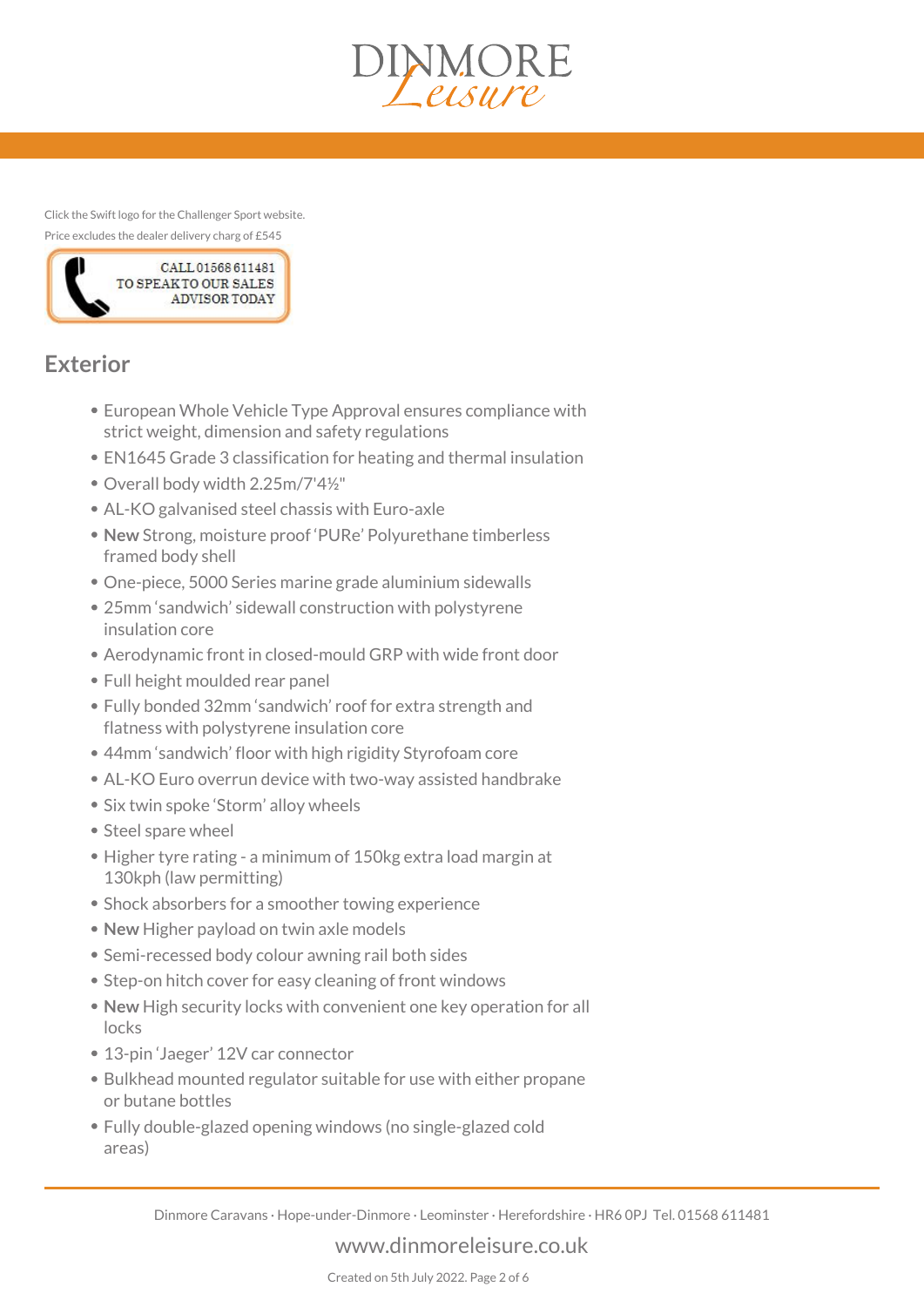

- *LED awning light*
- *Exterior two-part door with interior moulded liner, window and blind*
- *Exterior access battery box with mains electric inlet (battery not included)*
- *Aerial point in battery box for portable satellite dish connection*
- *Entrance step*

#### *Interior*

- *1.95m (6'5") headroom*
- *Panoramic front sunroof*
- *New 'Maldives' soft furnishing scheme*
- *'Mali Acacia' woodgrain with rich colour and defined woodgrain texture with complementary fabrics*
- *Two scatter cushions*
- *Two bolster arms either side of front chest*
- *Twin curtain track for improved hanging and ease of use*
- *New Sectioned removable carpets for flexibility*
- *New French Oak effect, high impact, scratch resistant floor lino*
- *Beech slat seat and bed bases with sprung hinged tops for extra comfort and easy access*
- *Seat bases with space frame construction, full front access and space for larger items*
- *Bed make-up system with slats retained on track*
- *Sprung interior mattresses in fixed bed models*
- *Fixed beds with steel bed frames to maximise strength and storage space*
- *Areas under beds and seats warmed by blown air system and under floor ducting insulated to minimise heat loss*
- *Front chest of drawers with convenient slide-out extending top*
- *Large dining table for full-size place settings*
- *Positive overhead locker catches for secure storage on the move*
- *Overhead locker doors with injection moulded space frame construction*
- *Granite effect kitchen sink*
- *Removable drainer with dedicated storage*
- *Food grade nylon chopping board with dedicated storage*
- *Kitchen worktop extensions (except 524, 636 & 640 models)*

*www.dinmoreleisure.co.uk*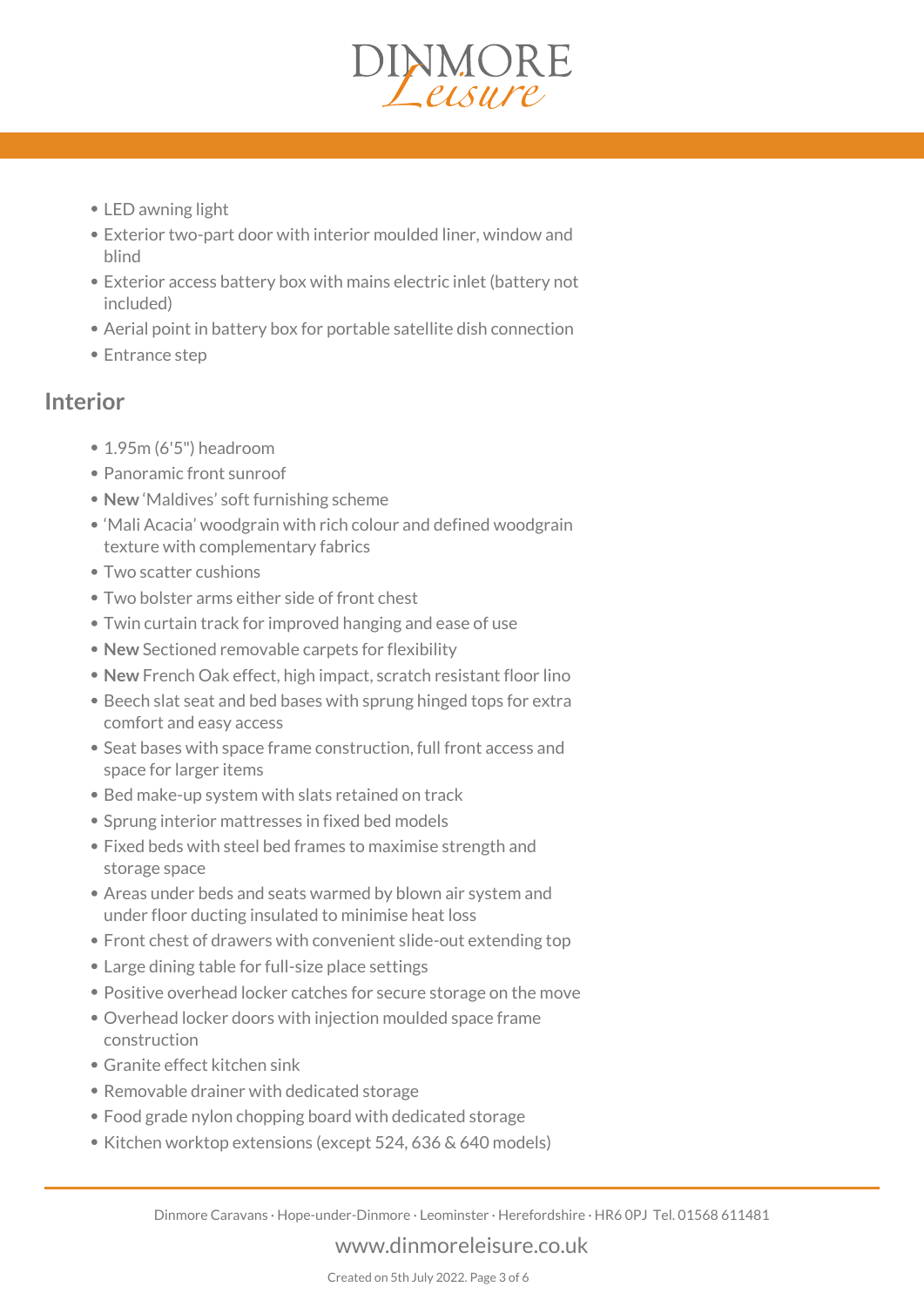

- *Cutlery drawer on smooth-action steel runners*
- *Two pull-out wire baskets in kitchen cupboard*
- *Midi-Heki roof window with flynet and adjustable concertina blind*
- *Door flyscreen with easy concertina action*
- *Cassette flyscreens and blinds on all windows*
- *Multi-directional clear roof lights in kitchens, bedrooms and washrooms*
- *Seat and backrest ventilation boards*
- *Retained embroidered entrance mat*
- *Lined washroom cubicle in all separate washrooms*
- *Thick washroom doors with domestic style locks and handles*

## *Equipment*

- *Upgraded dual fuel heating with Truma Combi 4 Boiler 1.8kW electric/4kW gas/3.8kW combined (Combi 6 1.8kW electric/6kW gas/5.8kW combined in 544, 554, 564, 584, 586, 636, 640)*
- *Blown air ducted to living, sleeping and washroom areas*
- *Large capacity (15 litre) waste bin on lower door*
- *Dual fuel hob with 800W electric hotplate and 3 gas burners with electronic ignition*
- *Glass hob lid with safety cut-out feature*
- *Thetford thermostatic oven and separate grill*
- *Ventilated microwave oven with digital controls built at an easily accessible level*
- *Thetford 113ltr fridge/freezer with electronic ignition, LED controls and a black effect finish*
- *New Ecocamel shower hose and head uses less water while giving a powerful shower*
- *Thetford C260 toilet with electric flush and 18 litre wheeled waste tank*
- *High flow rate in-board pump with chrome finish brass taps for reliable, high performance water supply*
- *Inboard semi-rigid fresh water pipes*
- *Large bore under slung rigid waste pipes*
- *Isolation taps for gas appliances*
- *User-friendly large 12V control panel with battery selection, battery state meter and water pump circuit control*
- *Fully protected mains electric system*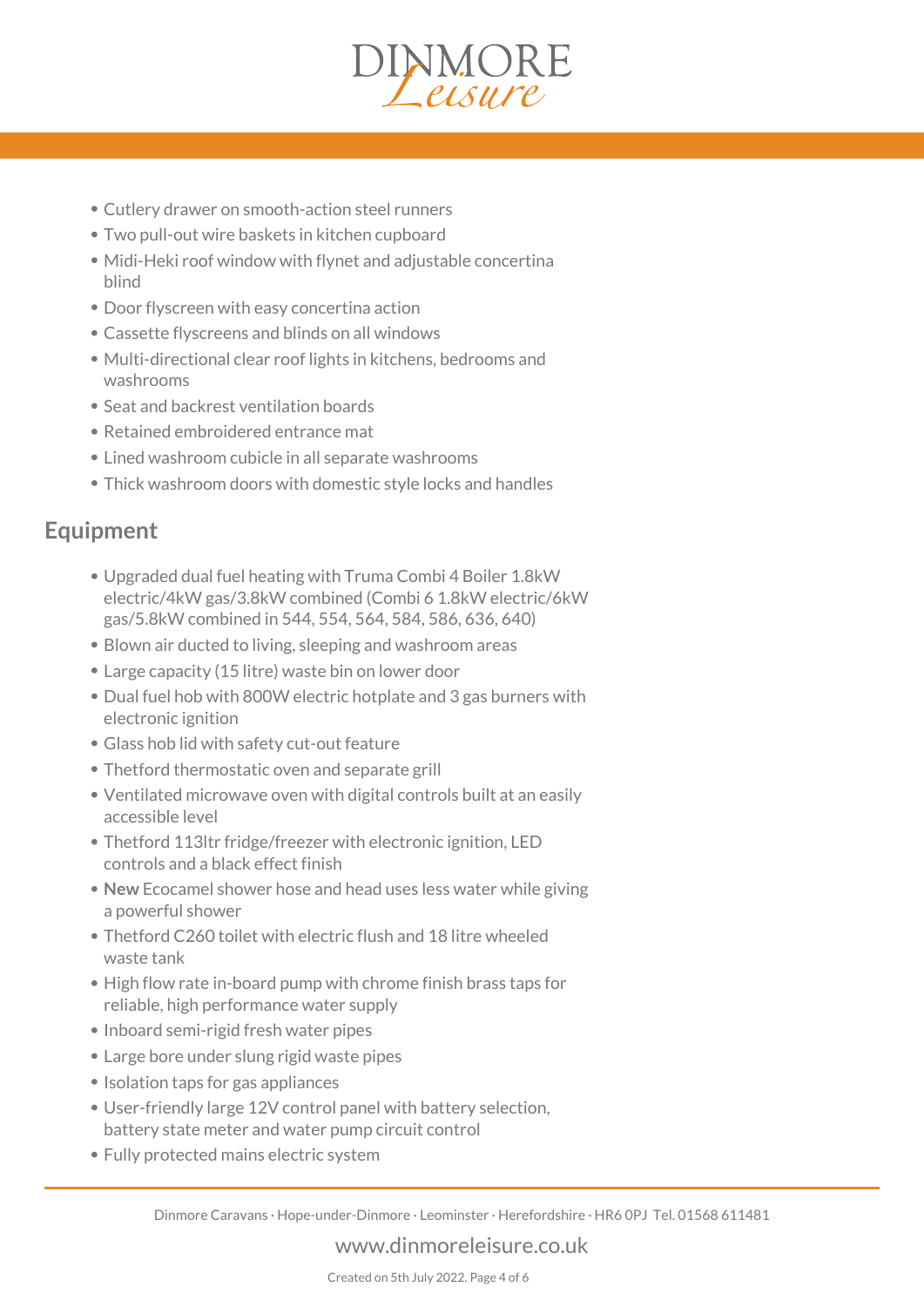

- *25 Amp switch mode charger/transformer*
- *TV station with 230V, 12V and aerial sockets (two in selected models)*
- *Radio/CD/MP3 player with iPod connection with upgraded premium radio speakers*
- *Status 550 directional Digital / Analogue TV/FM aerial and booster*
- *New 40W solar panel fitted as standard*
- *Low energy LED over-locker lighting in seating and bedroom areas*
- *Low energy LED lights in main habitation area (not washrooms)*
- *Four 230V sockets including twin in front shelf pod*
- *25 metre mains hook-up cable*

#### *Safety and Security*

- *Thatcham approved TRACKER Retrieve fitted as standard*
- *AL-KO ATC trailer stability control fitted as standard*
- *AKS 3004 Stabiliser*
- *Receiver for optional AL-KO Secure wheel lock*
- *Smoke alarm*
- *Carbon monoxide detector*
- *CRiS indentity number etched to windows and caravan chassis*
- *Concealed security data chip within caravan construction*
- *New High security locks with convenient one key operation for all locks*

#### *Factory-Fit Options*

*Alternative fabric scheme including the 'Impala' stain-resistant, easy-clean seating fabric with soft nubuck texture*

## *Dealer-Fit Options*

- *Alarm system (infra-red with tilt sensor and key-fob operation)*
- *AL-KO Secure wheel lock*
- *Wrap-around seating in addition to drawer chest*
- *Roof-mounted air conditioner*
- *Supagard™ Glamour Shield paint protection*

*www.dinmoreleisure.co.uk*